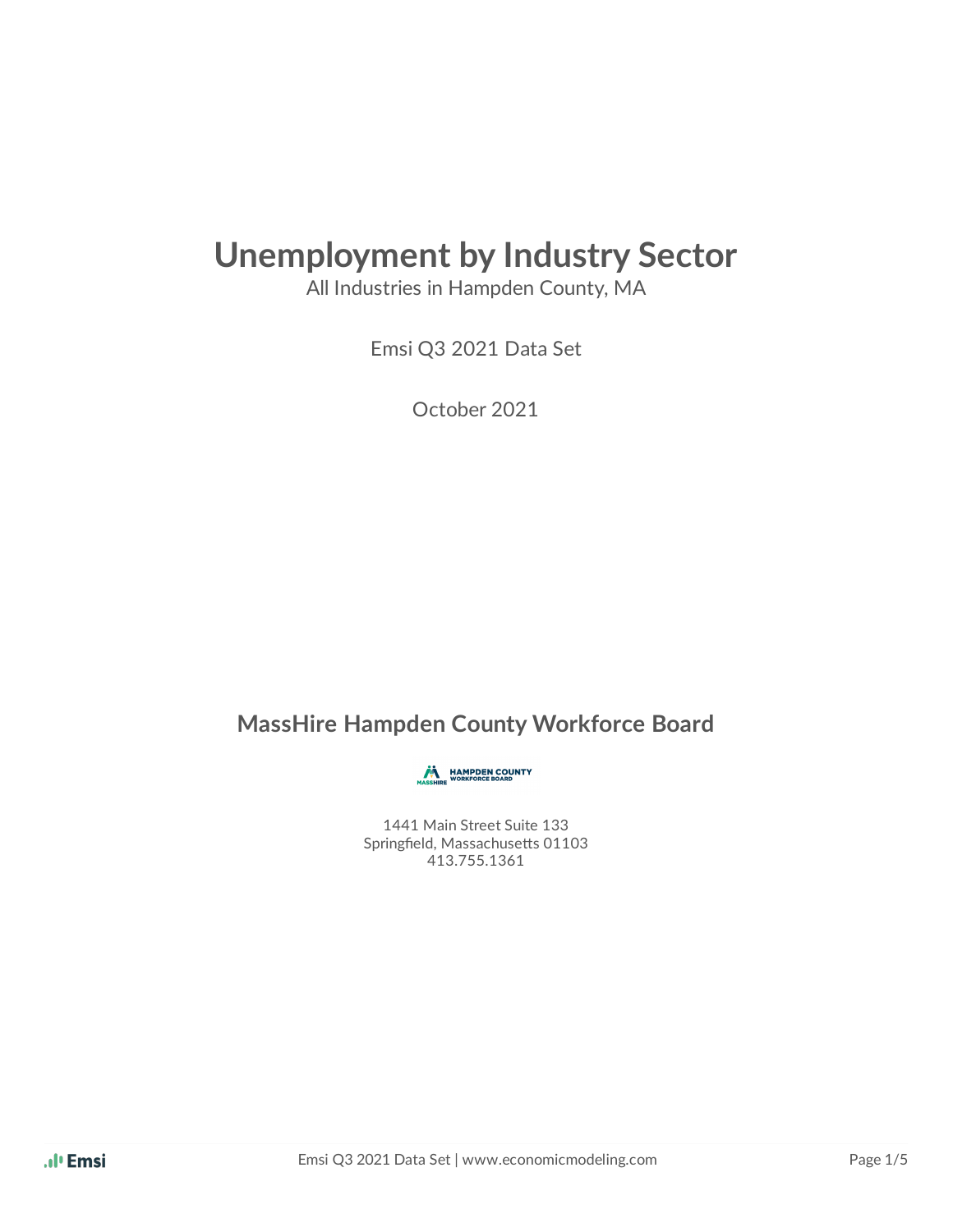### **Parameters**

**Regions:**

| Code  | Description        |
|-------|--------------------|
| 25013 | Hampden County, MA |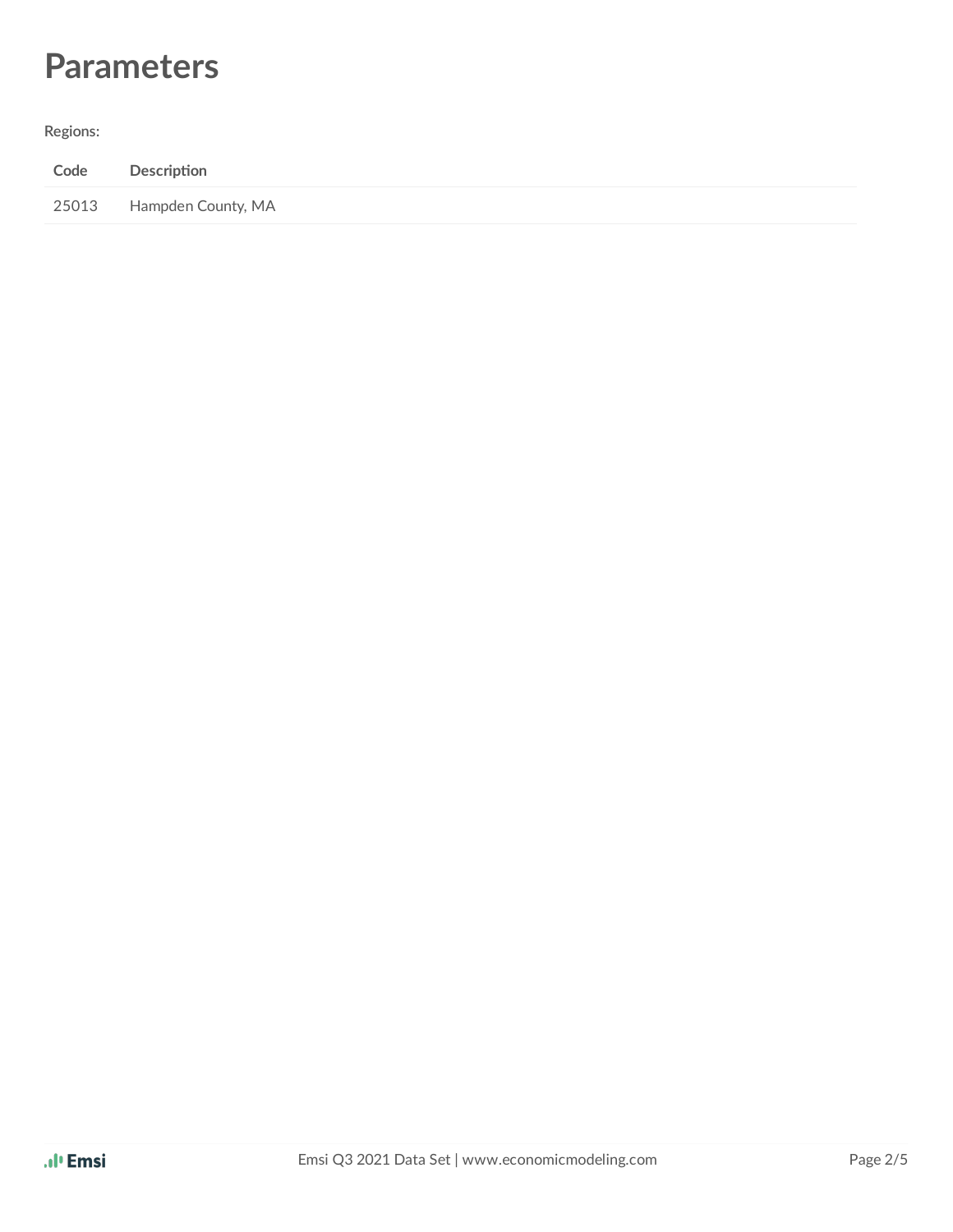### 17,082



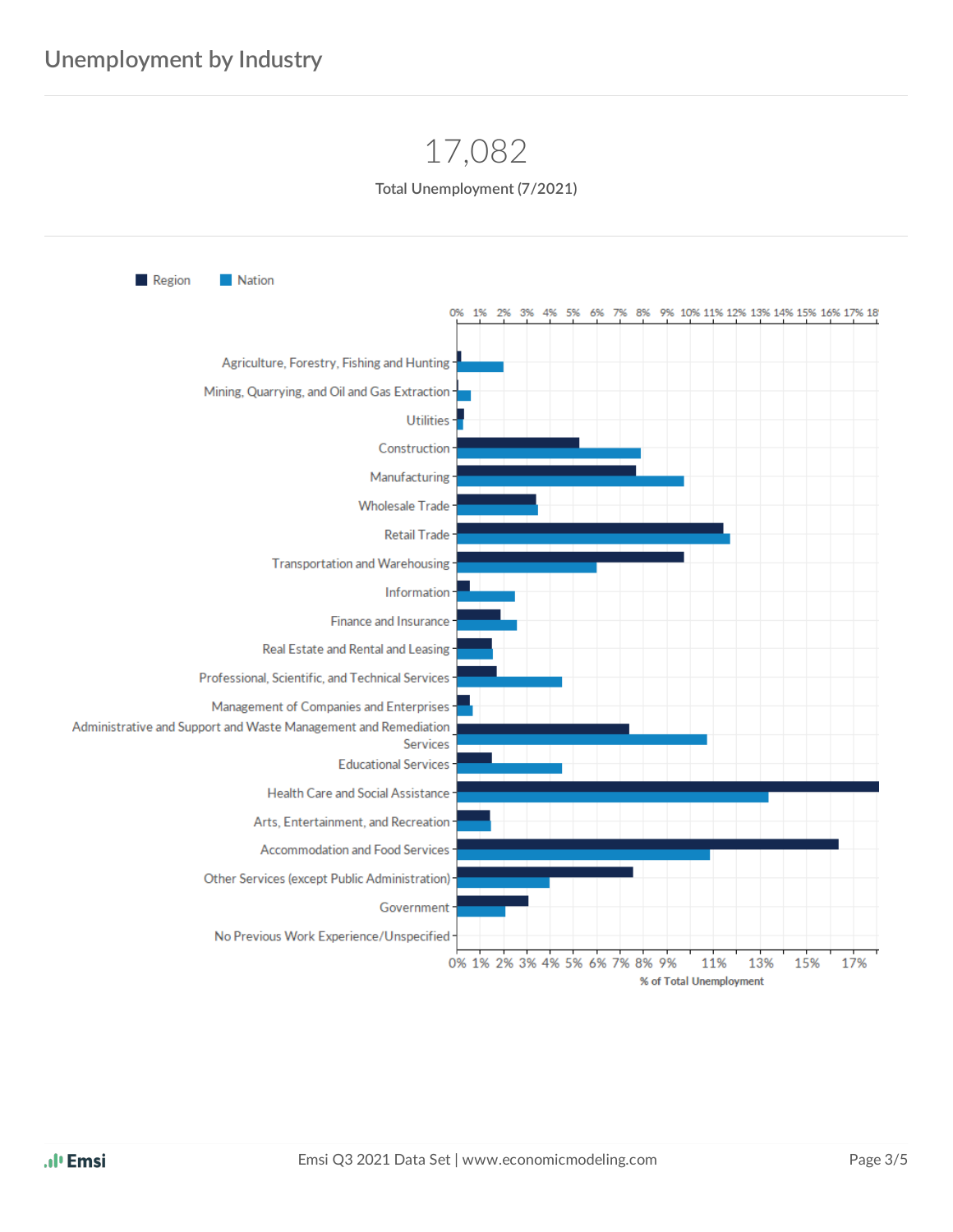| <b>NAICS</b> | Industry                                                                    | Unemployed<br>(7/2021) | % of Regional<br>Unemployment | % of National<br>Unemployment |
|--------------|-----------------------------------------------------------------------------|------------------------|-------------------------------|-------------------------------|
| 11           | Agriculture, Forestry, Fishing and Hunting                                  | 29                     | 0%                            | 2%                            |
| 21           | Mining, Quarrying, and Oil and Gas Extraction                               | $\overline{7}$         | 0%                            | 1%                            |
| 22           | Utilities                                                                   | 46                     | 0%                            | 0%                            |
| 23           | Construction                                                                | 894                    | 5%                            | 8%                            |
| 31           | Manufacturing                                                               | 1,307                  | 8%                            | 10%                           |
| 42           | <b>Wholesale Trade</b>                                                      | 576                    | 3%                            | 3%                            |
| 44           | <b>Retail Trade</b>                                                         | 1,947                  | 11%                           | 12%                           |
| 48           | Transportation and Warehousing                                              | 1,660                  | 10%                           | 6%                            |
| 51           | Information                                                                 | 93                     | 1%                            | 2%                            |
| 52           | Finance and Insurance                                                       | 317                    | 2%                            | 3%                            |
| 53           | Real Estate and Rental and Leasing                                          | 254                    | 1%                            | 2%                            |
| 54           | Professional, Scientific, and Technical Services                            | 288                    | 2%                            | 5%                            |
| 55           | Management of Companies and Enterprises                                     | 93                     | 1%                            | 1%                            |
| 56           | Administrative and Support and Waste Management<br>and Remediation Services | 1,256                  | 7%                            | 11%                           |
| 61           | <b>Educational Services</b>                                                 | 254                    | 1%                            | 4%                            |
| 62           | Health Care and Social Assistance                                           | 3,220                  | 19%                           | 13%                           |
| 71           | Arts, Entertainment, and Recreation                                         | 238                    | 1%                            | 1%                            |
| 72           | Accommodation and Food Services                                             | 2,793                  | 16%                           | 11%                           |
| 81           | Other Services (except Public Administration)                               | 1,290                  | 8%                            | 4%                            |
| 90           | Government                                                                  | 519                    | 3%                            | 2%                            |
| 99           | No Previous Work Experience/Unspecified                                     | $\mathsf O$            | 0%                            | 0%                            |